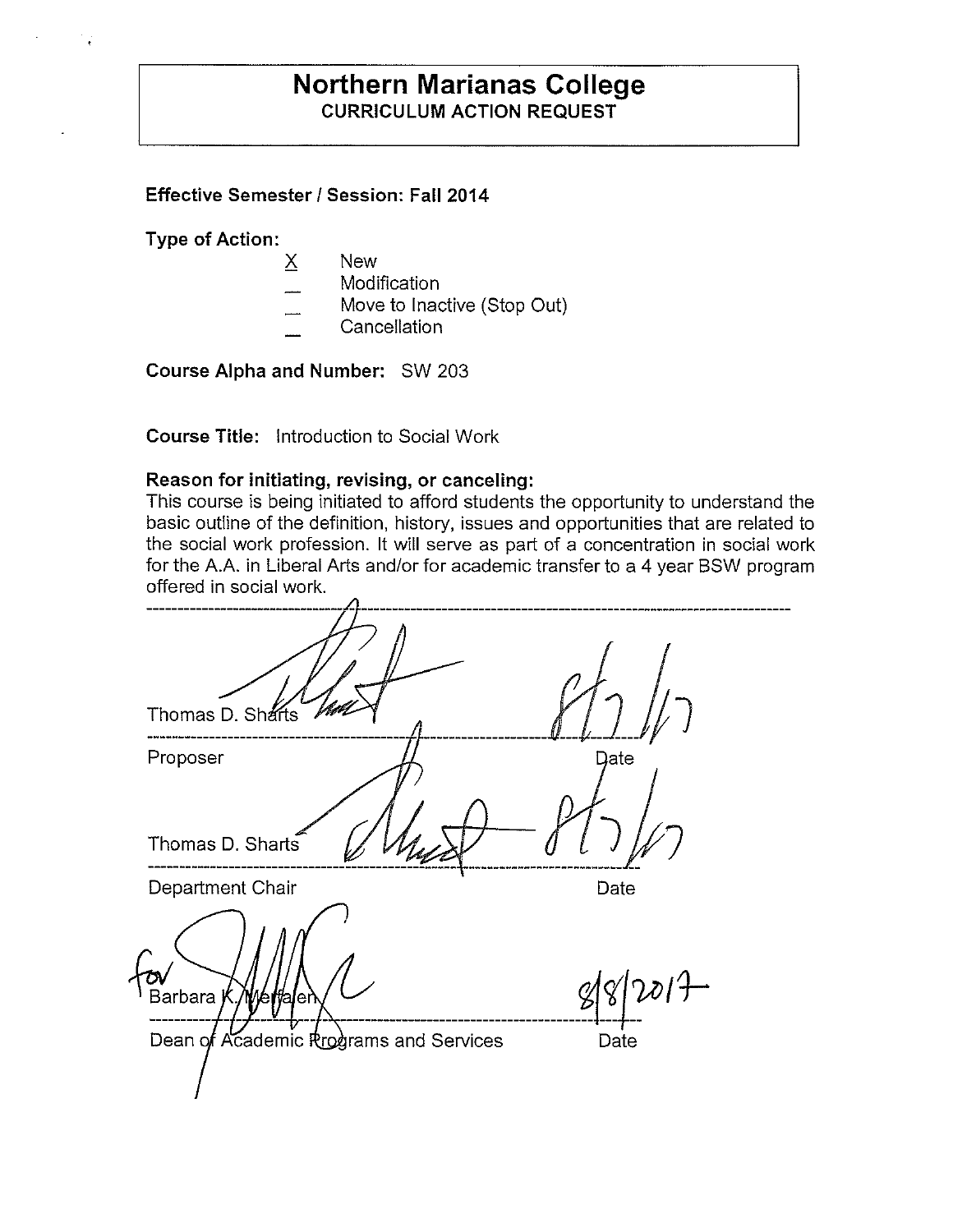## **Northern Marianas College Course Guide** ·

Course: SW 203: Introduction to Social Work

### **1. Department**

Social Sciences and Fine Arts

#### **2. Purpose**

 $\tilde{\mathbf{f}}$ 

This course is being initiated to afford students the opportunity to understand the basic outline of the definition, history, issues and opportunities that are related to the social work profession. It will serve as part of a concentration in social work for the A.A. in Liberal Arts and/or for academic transfer to a 4 year BSW program.

#### **3. Description**

**A. Required/Recommended Textbook(s) and Related Materials**  Introduction to Social Work: William Farly, Larry Lorenzo Smith and Scott Boyle. McGraw Hill. 12<sup>th</sup> edition. ISBN# 978-025001972

Building a nonprofit entity, organization or agency. Thomas D. Sharts Xlibris Inc. 2014.

- **1. Lecture:** 3 hours per week/ 45 hours per semester
- **2. Lab:** N/A
- **3. Other:**

## **B. Credits**

- **1. Number:** 3
- **2. Type:** Regular degree credits

## **C. Catalogue Course Description**

This course introduces students to the definition of social work and its history. It also introduces students to those theories that are applied for understanding human behavior and social problems and offers students a view to understand the issues and opportunities available in the social work field. Lastly, this course reviews the types of organizations and institutions that employ social workers and reviews the future of the social welfare state in America and the global community. The course also offers the opportunity for students to complete 20 hours of volunteer service in the community. Prerequisite: None. English Placement Level: EN 093/094. Offered in both fall and spring semesters. Math Placement Level: none.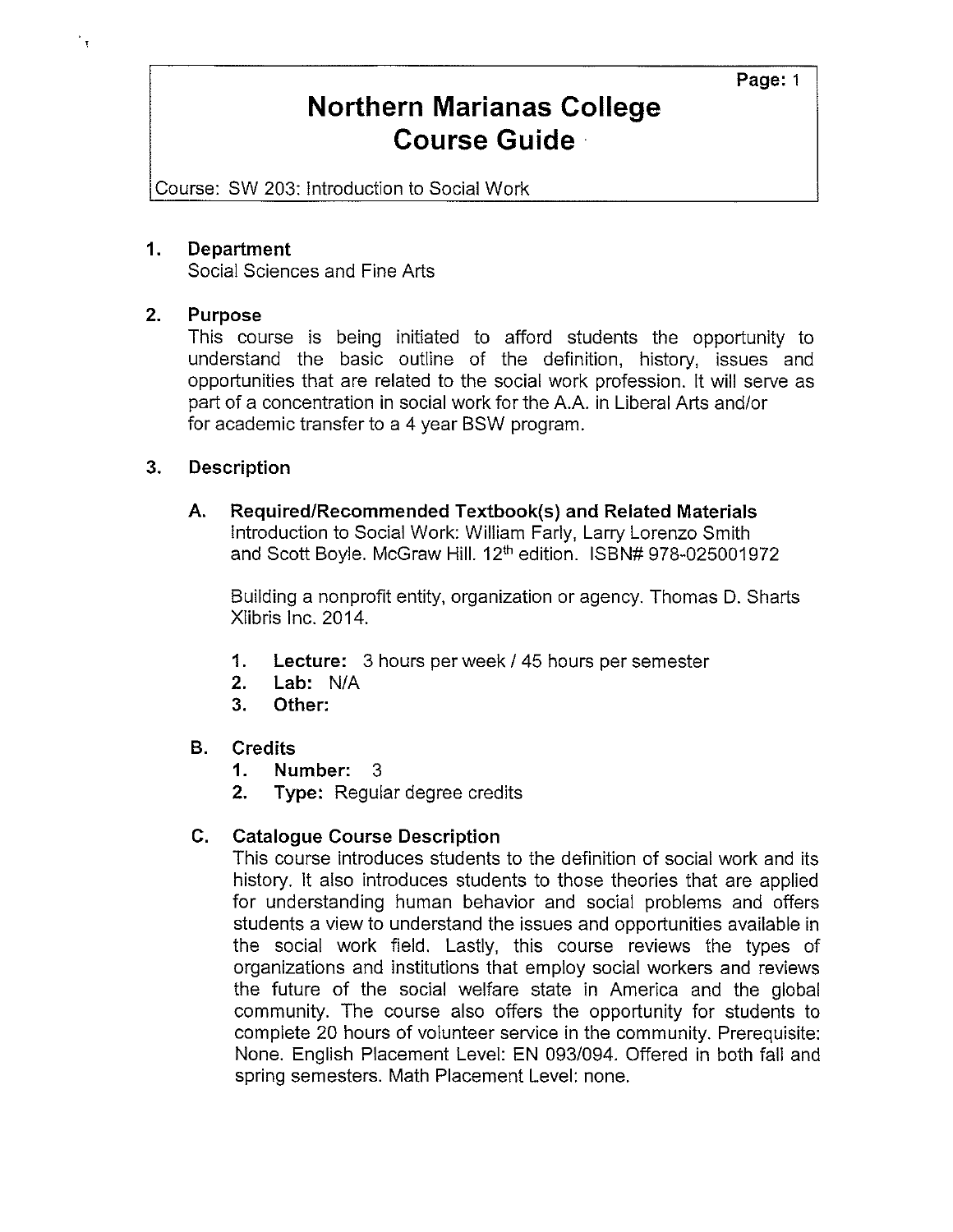## **Northern Marianas College Course Guide**

Course: SW 203: Introduction to Social Work

٠ę

## **D. Degree or Certificate Requirements Met by Course**

This course is a recommended elective for an A.A. Liberal Arts degree with a concentration in social work or as requisite course required for transfer into a four year BSW program.

## **E. Course Activities and Design**  Course activities include lectures, group discussions and team activities, homework assignments, viewing, discussing relevant videotapes, guest speakers, community volunteer experience and conducting research or written assignments.

#### **4. Course Prerequisite(s); Concurrent Course Enrollment; Required English/Mathematics Placement Level(s)**  Prerequisites: None

English Placement Level: EN 093/094 Math Placement Level: none

## **5. Estimated Cost of Course; Instructional Resources Needed**

Cost to the Student: Tuition for a 3-credit hour course and cost of textbook.

Cost to the College: Instructor's salary.

Instructional resources needed for this course include overhead projector, TVNCR, videotaped programs, library books, photocopy machine, photocopy paper, dry-erase board.

## **6. Method of Evaluation**

Student grades will be based on the regular letter grade system as described below:

- A: Excellent  $-$  grade points: 4.0;
- B: Above average  $-$  grade points: 3.0;
- C: Average  $-$  grade points: 2.0;
- D: Below average  $-$  grade points: 1.0;
- $F:$  Failure grade points: 0.0.

NMC's grading and attendance policies will be followed.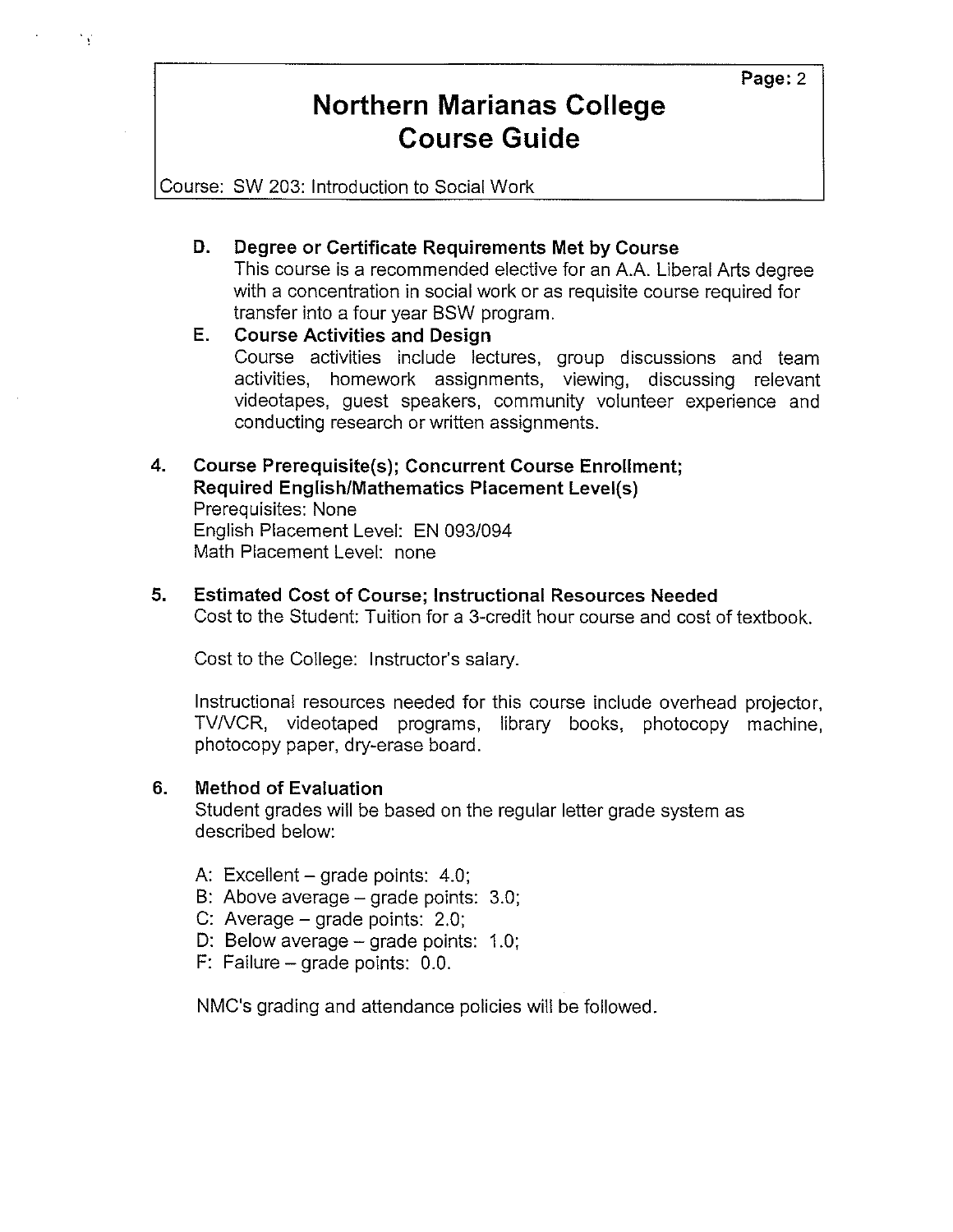# **Northern Marianas College Course Guide**

Course: SW 203: Introduction to Social Work

## **7. Course Outline**

 $\mathcal{C}^{\prime}_{\mathcal{A}}$ 

- 1.0 Defining social work.
	- 1.1 The difference between social work versus human services.
- 2.0 The history of social work as a profession.
	- 2.1 19<sup>th</sup> century, 20<sup>th</sup> century, 21<sup>st</sup> century.
	- 2.2 Development of NASW.
	- 2.3 BSW.
	- 2.4 MSW status.
- 3.0 Social Science theories for analyzing human behavior and social problems. 3.1 Structure functionalism, Social Conflict theory, Symbolic lnteractionism.
- 4.0 Psychological theories for analyzing human behavior. 4.1 Cognitive, Jungian, Existential, Freudian.
- 5.0 Types of social work employment opportunities.
	- 5.1 Small nonprofit, institutional.
	- 5.2 Case work, counseling, administrative.
- 6.0 Types of social work organizations and institutions 6.1 The United Way, small nonprofit, healthcare, criminal justice, DSS, etc.
- 7.0 Issues in the social work field. 7.1 Client self-determination, client confidentiality, intervention methods, etc.
- 8.0 Social problems and the need for social work intervention.
- 9.0 Operating a non-profit social services organization.
- 10.0 The future of the social welfare state in American and global societies.
- 11.0 Volunteer experiences in social work.

## **8. Instructional Goals**

This course will introduce students to:

1.0 Defining social work;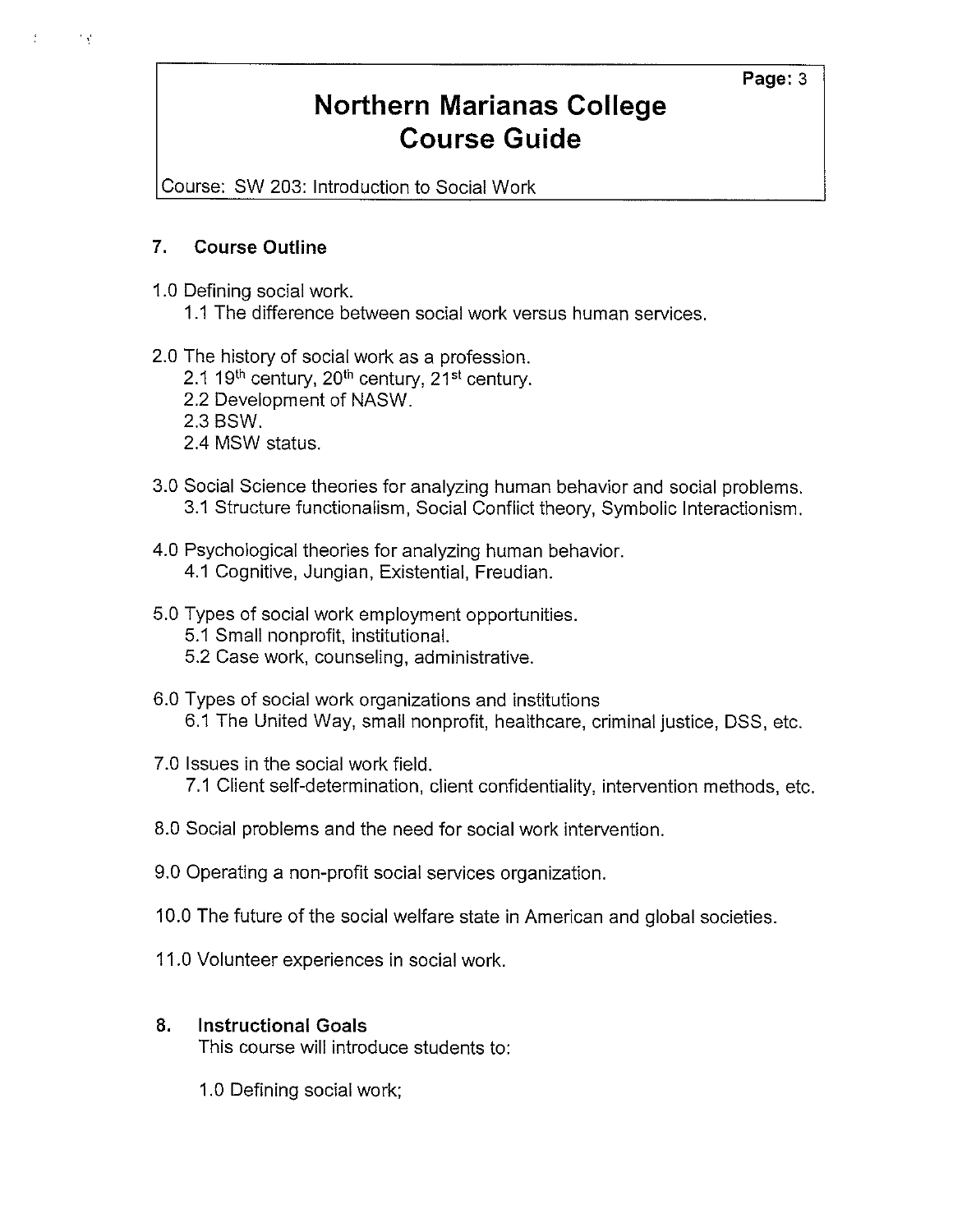# **Northern Marianas College Course Guide**

Course: SW 203: Introduction to Social Work

- 2.0 Understanding the history of social work as a profession;
- 3.0 Comprehending social science theories for analyzing human behavior and social problems;
- 4.0 Comprehending the psychological theories for analyzing human behavior;
- 5.0 Identifying types of social work employment opportunities;
- 6.0 Identifying types of social work organizations and institutions;
- 7.0 Comprehend issues related to the social work field;
- 8.0 Understanding social problems and the need for social work intervention;
- 9.0 Learning how to operate a nonprofit social services organization;
- 10.0 Understanding the future of the social welfare state in America and the global community; and,
- 11.0 Identifying volunteer experiences in social work.

## **9. Student Learning Outcomes**

Upon successful completion of this course, students will be able to:

- 1.0 Define social work;
- 2.0 Understand the history of social work as a profession;
- 3.0 Comprehend social science theories for analyzing human behavior and social problems;
- 4.0 Comprehend the psychological theories for analyzing human behavior;
- 5.0 Identify types of social work employment opportunities;
- 6.0 Identify types of social work organizations and institutions;
- 7.0 Comprehend issues related to the social work field;